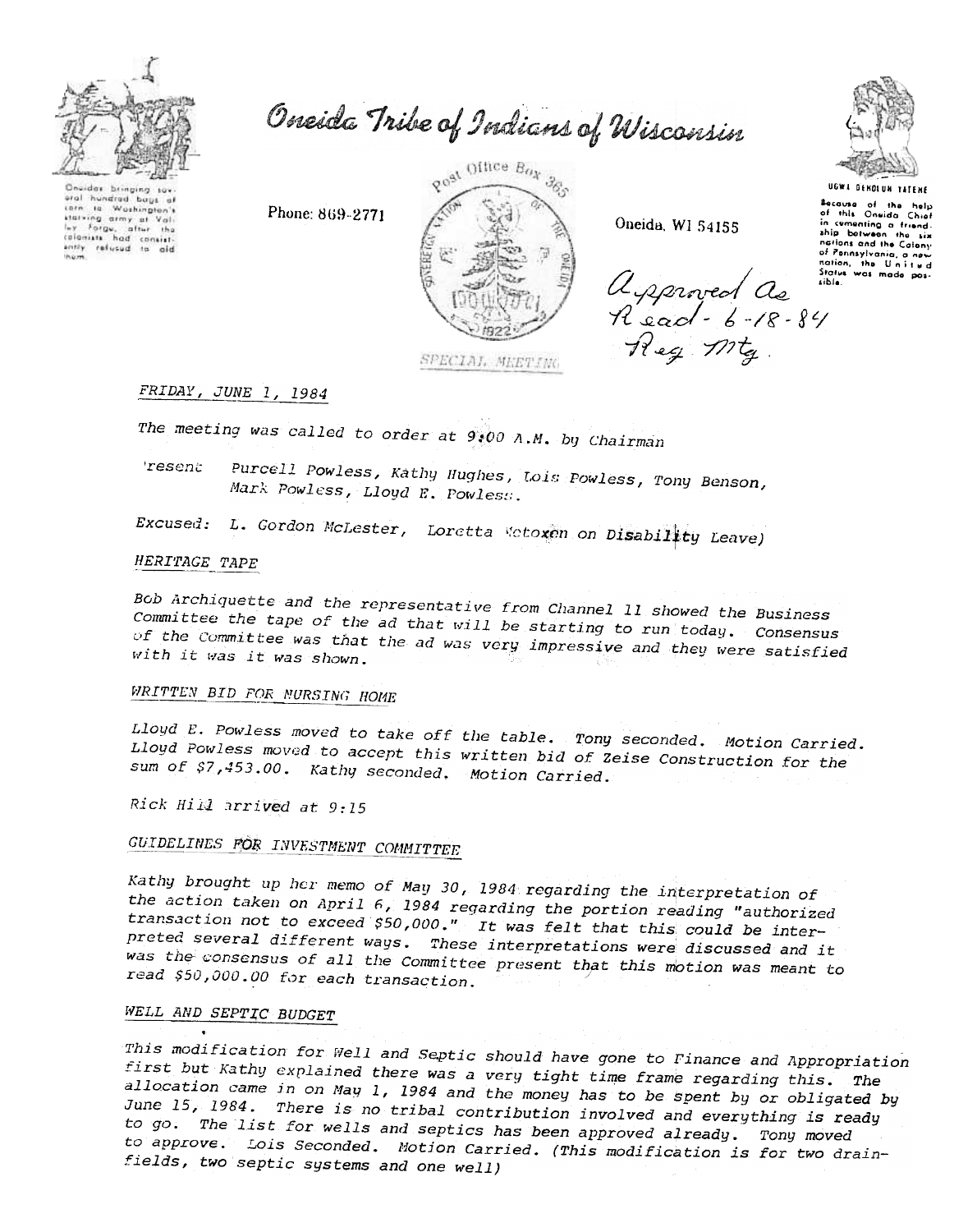Oneida Tribe of Indians of Wisconsin Special Meeting - June 1, 1984 Page 2

## CORRECTION OF MINUTES OF APRIL 23, 1984

Item No. 2 on page 2 under Finance & Appropriation Recommendations reads " Enrollment Office budget modification to adjust for unspent balance in FY '83 of \$3,622.63. Tabled for more information on equipment needs. Lloyd moved to approve. Tony seconded. Lois abstained. Motion Carried. This item was not tabled by the Business Committee. Lois moved to correct these minutes by deleting the sentence Tabled for more information on equipment needs. Kathy seconded. Motion Carried.

#### PERSONNEL - Dale Wheelock

Committee reviewed the information regarding the hiring of a Patient Registration Clerk and part-time housekeeper. There was discussion regarding the Personnel Selection Committee. It was felt that the recommendations that the Business Committee receives from Personnel should show the recommendations that were given to Personnel Manager from the Directors.

## SELF FUND PROPOSAL FOR CLAIMS MANAGEMENT

This will be or the agenda for Monday. at 10:30.

#### *BUDGETS*

The budgets for Health Expansion, Indian Child Welfare, WIC were reviewed by Tony Benson. Also Senior Citizen and Enrollments.

prise budgets wer deferred until Monday

Land and I.I.P. budgets were reviewed with Lois

Domestic Abuse Program was reviewed, for information.

Museum budget was reviewed with Lloyd.

## **ENTERPRISES**

Mark asked that these budgets be deferred until Monday. Carl Rasmussen and Jerry Hill arrived. LAND & HIP

budget was reviewed with Lois and HIP was reviewed

#### **JERRY HILL**

On the status of ownership of property that the ball diamond is on Jerry stated that this property is owned by the Tribe. Jerry also reported on the meeting they attended in Cable, WI on the concerned citizens of Wisconsin counties. Jerry feels we should find out who the representative in our area is for the Wisconsin Counties Association. They have a lobbyist in Washington who is pursuing ways of bringing up legislation of mimimizing or abrogating the treaty hunting and fishing rights. He feels we should be kept informed of their actions Jerry will submit a written report and recommendation.